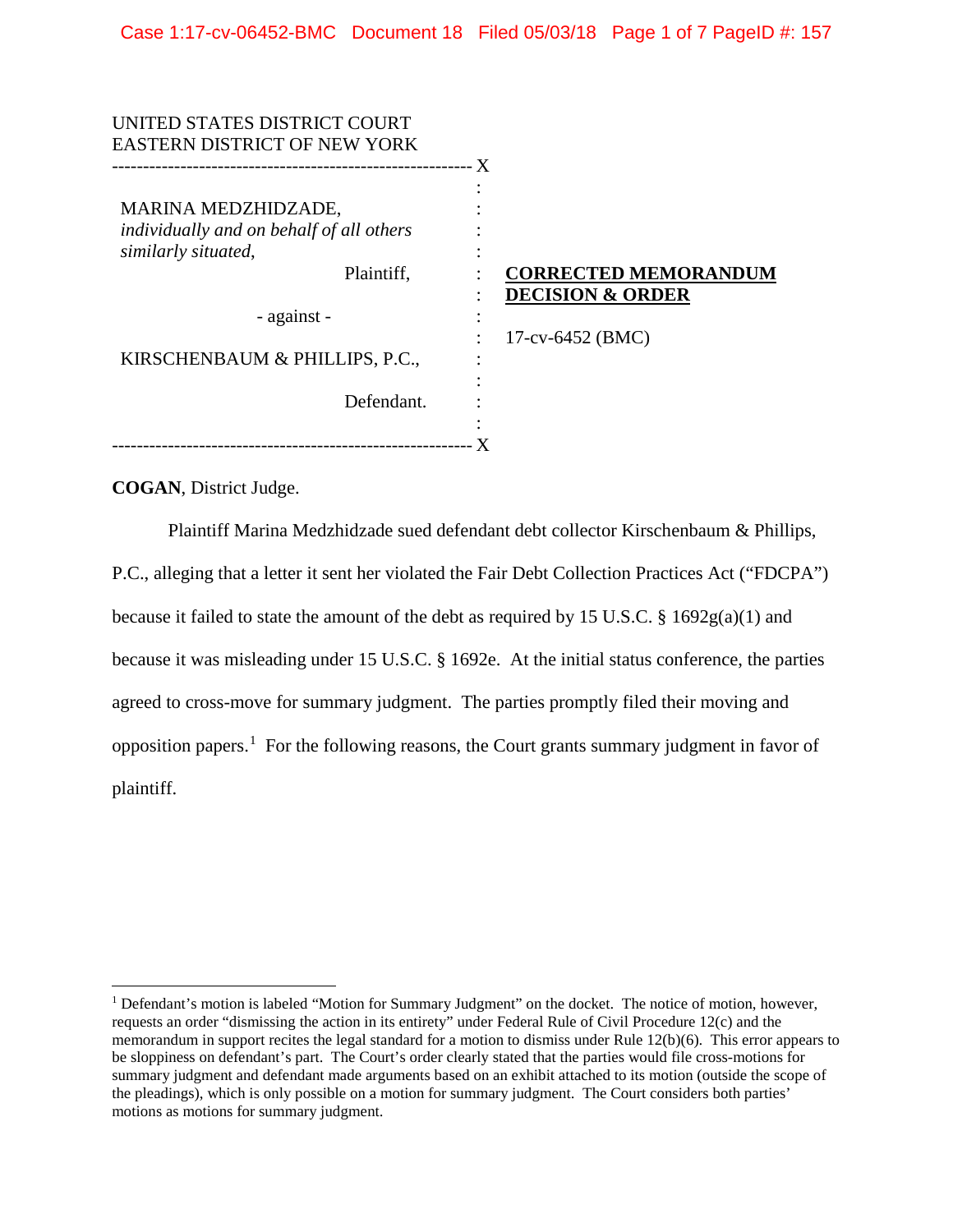## **BACKGROUND**

Plaintiff's claims are based on a debt-collection letter that she received from defendant

dated November 7, 2016. At the top of the letter, there is a table that lists (as relevant here),

"Balance Due: \$11,817.67." The body of the letter states:

The amount reflected above is the amount you owe as of the date of this letter. This amount may vary from day to day, due to interest or other charges added to your account after the date of this letter. Hence if you pay the amount shown above, an adjustment may be necessary after we receive your check, in which event we will inform you before depositing the check for collection.

Plaintiff argues that she is entitled to summary judgment because the collection letter fails to inform her of the amount of the debt under  $\S 1692g(a)(1)$  as interpreted in Carlin v.

Davidson Fink LLP, 852 F.3d 207 (2d Cir. 2017), and is misleading under §1692e as interpreted in Avila v. Riexinger & Associates, LLC, 817 F.3d 72 (2d Cir. 2016). Defendant argues that Carlin does not apply and that the letter accurately states the amount of the debt and is not misleading under Avila.

### **DISCUSSION**

Summary judgment is appropriate only if there is "no genuine issue as to any material fact" and the moving party is entitled to judgment as a matter of law." Fed. R. Civ. P. 56(a). Here, the parties disagree about whether the collection letter complied with the FDCPA as a matter of law.

Plaintiff invokes both § 1692g and § 1692e. The former statutory provision is a list of items that a debt collector must send to the debtor either in the initial communication or within five days after the initial communication is sent. As relevant here,  $\S 1692g(a)(1)$  requires that the written notice contain "the amount of the debt."

2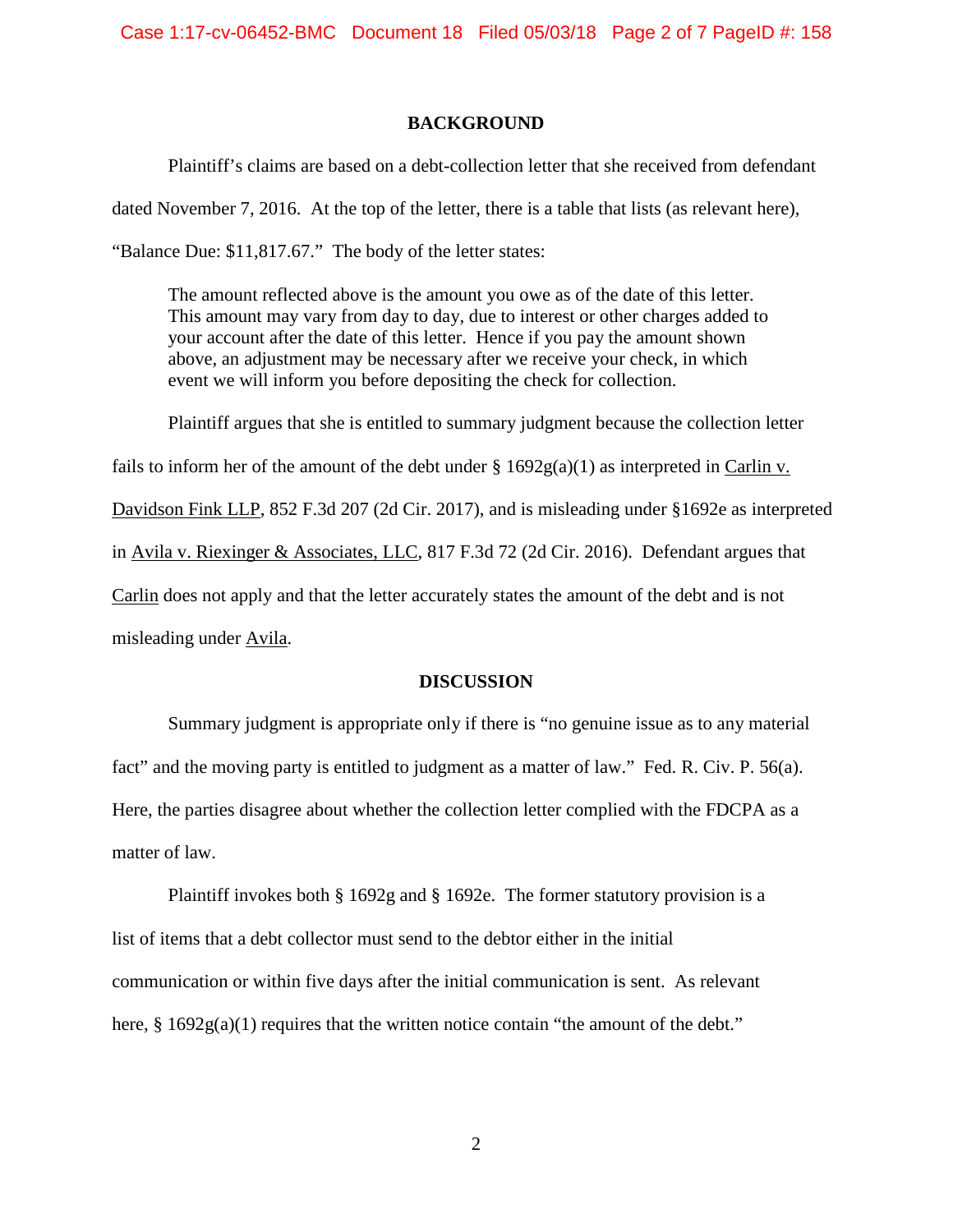#### Case 1:17-cv-06452-BMC Document 18 Filed 05/03/18 Page 3 of 7 PageID #: 159

Section 1692e, on the other hand, is a general prohibition against "false, deceptive, or misleading" representations in connection with collection of a debt. Section 1692e applies to all representations. In other words, while  $\S$  1692g(a)(1) requires the debt collector to disclose the amount of debt due within a certain time, that debt collector's recital of the amount due must also satisfy § 1692e's requirement to not be misleading, by for instance, omitting material information. "The two sections have different aims, and compliance with Section 1692g does not guarantee compliance with Section 1692e, which always applies in connection with the collection of any debt by a debt collector." Avila, 817 F.3d at 76.

In Avila, the Second Circuit considered two letters that stated the debtors' current balances, but that did not disclose that the balance on the accounts was continuing to accrue interest or that, if plaintiffs failed to pay the debt within a certain amount of time, they would be charged a late fee. The Second Circuit held that the letters were misleading because the amount of the debt was actually increasing and so the debtor could believe, incorrectly, that paying the listed balance would satisfy the debt. Accordingly, Avila held that "the FDCPA requires debt collectors, when they notify consumers of their account balance, to disclose that the balance may increase due to interest and fees." Id. at 76.

At the same time, Avila opined that requiring debt collectors to disclose information about interest and fees all the time might lead debt collectors to use the threat of interest and fees to "coerce consumers into paying their debts." Id. Based on this concern, Avila adopted two safe-harbor provisions from Seventh Circuit cases. The one relevant here comes from Miller v. McCalla, Raymer, Padrick, Cobb, Nichols, & Clark, L.L.C., 214 F.3d 872 (7th Cir. 2000), and provides:

3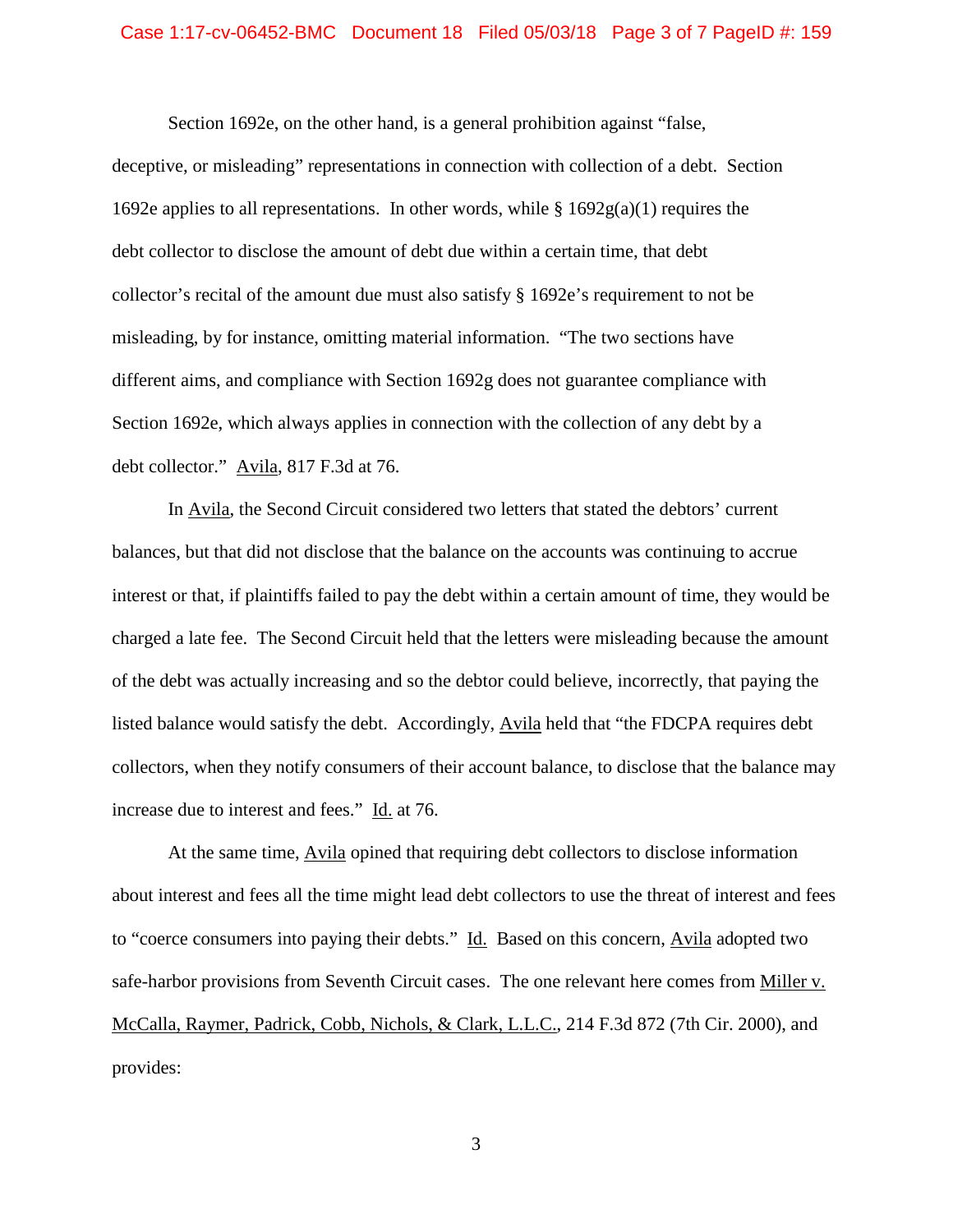As of the date of this letter, you owe \$\_\_\_\_ [the exact amount due]. Because of interest, late charges, and other charges that may vary from day to day, the amount due on the day you pay may be greater. Hence, if you pay the amount shown above, an adjustment may be necessary after we receive your check, in which event we will inform you before depositing the check for collection. For further information, write the undersigned or call 1–800–[phone number].

According to Avila, a debt collector that employs this safe-harbor provision will have satisfied § 1692g's requirement that it state the "amount of the debt," as long as "the information [the debt collector] furnishes is accurate and [the debt collector] does not obscure it by adding confusing other information (or misinformation)." Avila, 817 F.3d at 77 (quoting Miller, 214 F.3d at 876).<sup>[2](#page-3-0)</sup>

A year later, in Carlin v. Davidson Fink LLP, 852 F.3d 207 (2d Cir. 2017), the Second Circuit addressed a very different debt-collection letter which listed only an estimated amount due. The Carlin letter stated that the total amount due "included unspecified 'fees, costs, additional payments, and/or escrow disbursements' that were not yet due at the time the statement was issued." Id. at 215. It therefore "omit[ted] information allowing the least sophisticated consumer to determine the minimum amount she owes at the time of the notice, what she will need to pay to resolve the debt at any given moment in the future, and an explanation of any fees and interest that will cause the balance to increase." Id. at 216. Carlin addresses what a letter needs to do when it does not state the minimum amount owed; it does not add new requirements if the letter already states the minimum amount due.

First, plaintiff argues that Carlin controls and that, under Carlin, the letter violates § 1692g because it fails to list how interest and other charges are added to plaintiff's account, in what amounts or what percentage and how often such additional costs are assessed.

<span id="page-3-0"></span> $<sup>2</sup>$  As in Miller, the Avila Court did not require debt collectors to use this exact formulation, but the Avila Court</sup> stated that using this particular language would qualify for safe-harbor treatment.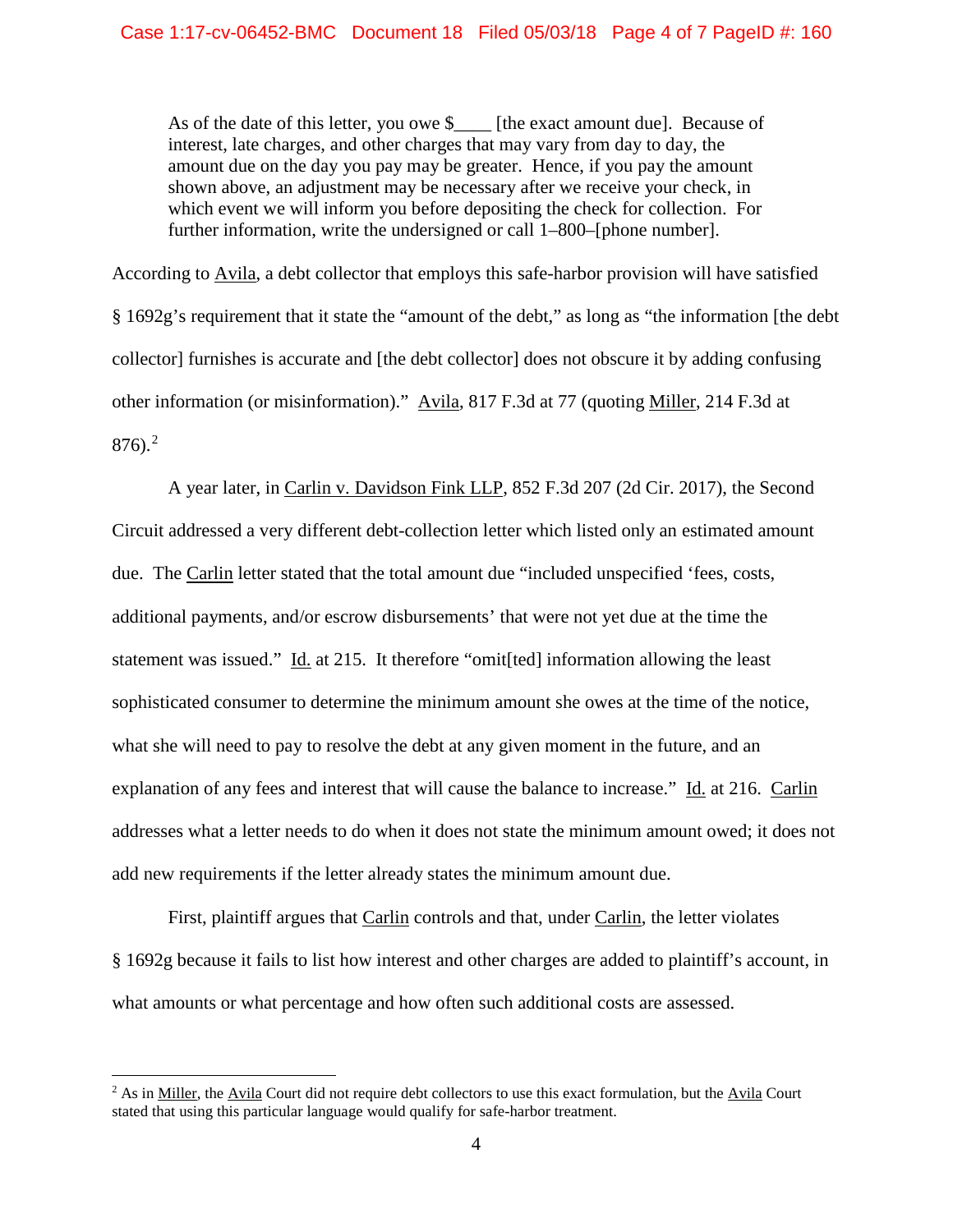#### Case 1:17-cv-06452-BMC Document 18 Filed 05/03/18 Page 5 of 7 PageID #: 161

Plaintiff fails to recognize the key distinction between the Carlin letter and this one: the Carlin letter, a "pay-off letter," listed an *estimated* amount due. It therefore failed to state the "amount of the debt" as required by § 1692g because it neither provided the plaintiff with the minimum amount due at the time of the notice, nor with the information the plaintiff would need to determine what the minimum amount might be at some time in the future. This letter, on the other hand, states the minimum amount due as of the date of the letter and therefore satisfies  $§ 1692g(a)(1).$ 

Second, plaintiff argues that the cautionary language in the letter body – materially identical to the safe-harbor language approved in Avila – is inaccurate and misleading in this case, where the amount of the debt is not currently increasing. Plaintiff argues Avila warned that the safe-harbor language only insulates a debt collector from liability if it "accurately informs the consumer that the amount of the debt stated in the letter will increase over time." 817 F.3d at 77.

Defendant replies that its use of the safe-harbor language was entirely accurate here because, although the amount of the debt had not increased in the past, it could have in the future. Defendant points to an exhibit attached it its motion, which it claims is the underlying agreement between the creditor (Discover) and plaintiff and argues that, under Discover's practices, this agreement permits defendant to charge interest once defendant receives a final judgment against plaintiff. The "cardmember agreement" attached as an exhibit (which is neither signed by plaintiff nor contains anything associating her with it) states that interest on the account accrues daily and that if Discover uses an attorney to collect on the debtor's account, it may charge the debtor for Discover's legal costs as permitted by law.

The parties agree that interest was not accruing at the time defendant sent the collection letter. Defendant argues interest and fees could apply in the future, but has not produced

5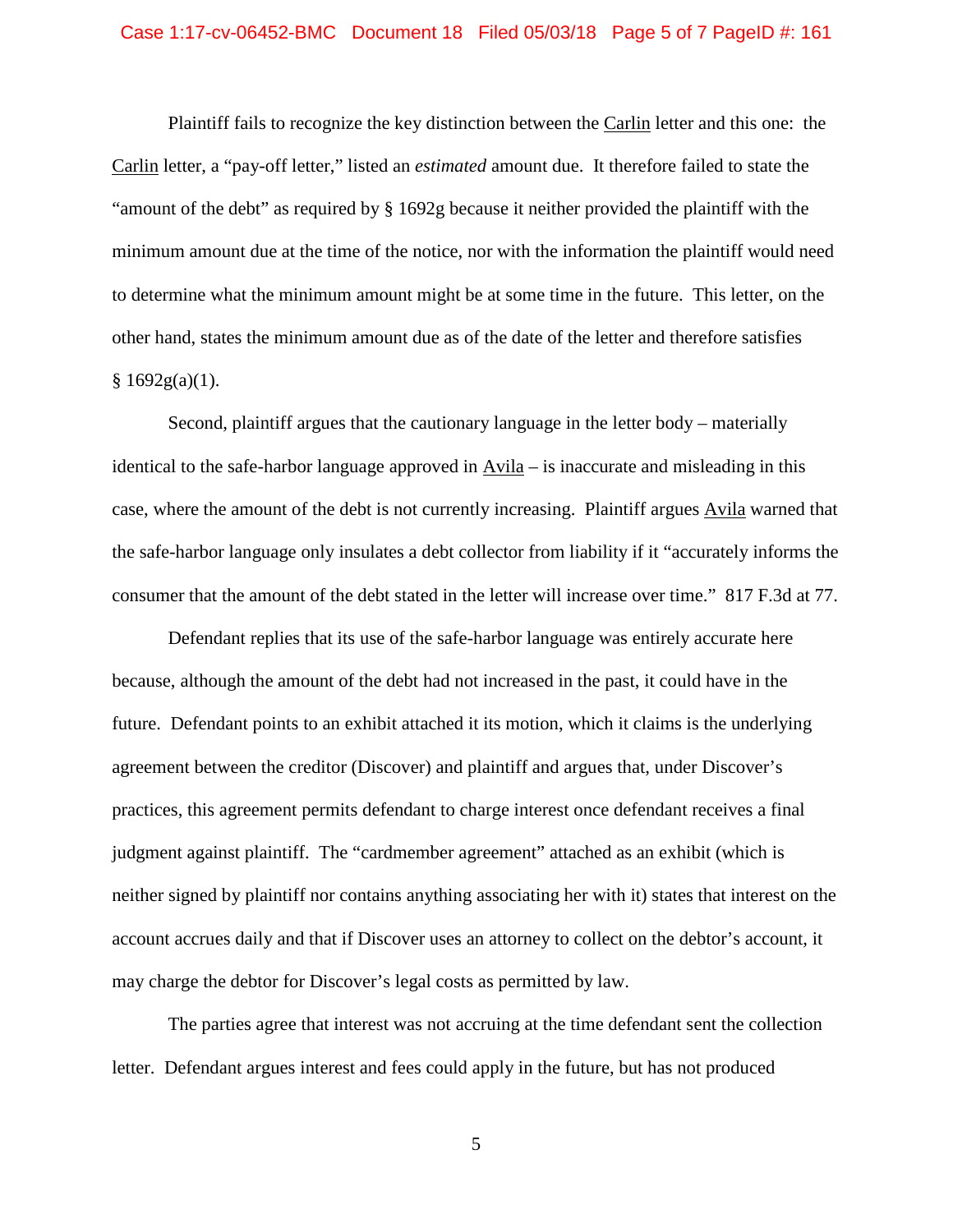#### Case 1:17-cv-06452-BMC Document 18 Filed 05/03/18 Page 6 of 7 PageID #: 162

admissible evidence to show a genuine dispute as to that fact. The "cardmember agreement" attached to defendant's cross-motion is not self-authenticating under Federal Rule of Evidence 902, nor is the affidavit of defendant's counsel submitted with it sufficient to establish its authenticity under Rule 901.<sup>[3](#page-5-0)</sup>

Furthermore, even if defendant could show that this agreement applied to plaintiff's account with Discover, the document itself does not establish that *defendant*, rather than Discover, would be entitled to collect interest once Discover "charged off" the debt to defendant. Defendant has produced no evidence to support its claim that "Discover permits defendant to collect New York State legal interest after the entry of judgment." Nor does defendant identify which provision of New York law permits the collection of contractual interest after the entry of judgment.

As this Court has noted before, a letter which leads a debtor to believe that her debt is accruing interest when it actually is not may be materially misleading because it could induce the debtor may pay that debt in lieu of another debt she knows is accruing interest at some lower rate. See Islam v. Am. Recovery Serv. Inc., No. 17-CV-4228, 2017 WL 4990570, at \*4 (E.D.N.Y. Oct. 31, 2017).

Although this letter correctly states the amount of the debt under § 1692g, its use of the Avila safe-harbor language where the amount of the debt is not increasing – and where there is no evidence that it would increase in the future – is misleading under § 1692e.

To be clear: The Avila safe-harbor language is *not* inherently misleading in all situations where the amount of the debt is not currently increasing. If, for example, defendant had produced evidence that the amount of the debt would or could increase in the future because of

<span id="page-5-0"></span><sup>&</sup>lt;sup>3</sup> By order dated April 6, 2018, the Court identified this deficiency for defendant and granted it 10 days to correct the deficiency (and then, at defendant's request, a one-week extension). Defendant never corrected the deficiency.